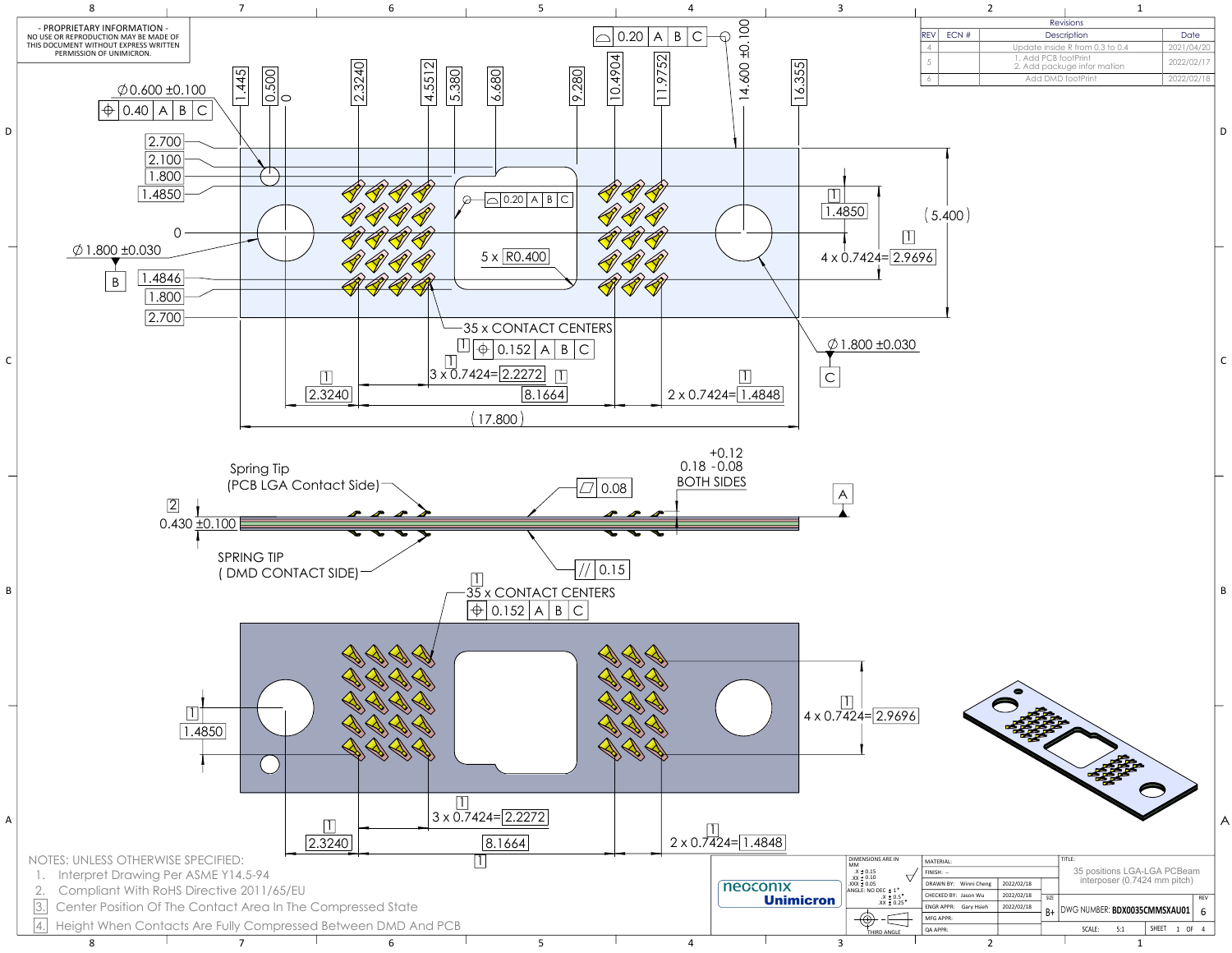

8 7 7 6 7 5 7 4 7 3 2 2 1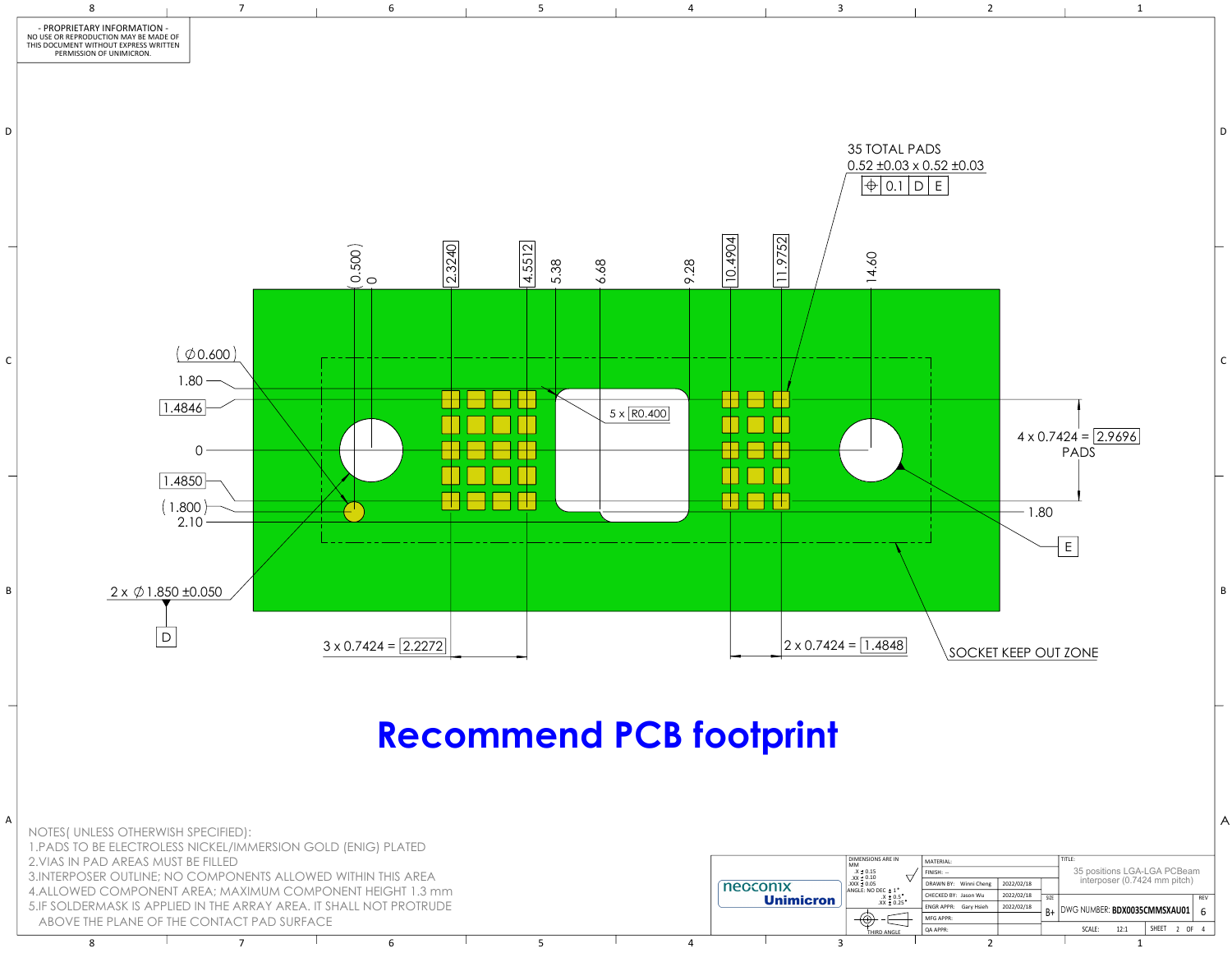

|                            | 2                                                                                                                                                                  |                                                |                  | 1                                                                                                                        |                                          |             |
|----------------------------|--------------------------------------------------------------------------------------------------------------------------------------------------------------------|------------------------------------------------|------------------|--------------------------------------------------------------------------------------------------------------------------|------------------------------------------|-------------|
| 0.05<br>0.05               | (4.16)<br>WINDOW                                                                                                                                                   |                                                |                  |                                                                                                                          |                                          | D           |
|                            |                                                                                                                                                                    | 7X (Ø0.52) CIRCULAR TEST PADS                  |                  |                                                                                                                          |                                          | $\mathsf C$ |
| 12<br>ç                    | 9<br>Ħ<br>CR<br>₫                                                                                                                                                  | a<br>n<br>Σ<br>≘                               |                  | ×.<br>m<br>$\circ$ 1.25<br>ш                                                                                             |                                          | B           |
| 1-H<br>ET 1)<br>$\ddagger$ | ALLIZATION<br>MATERIAL:<br>FINISH: --<br>DRAWN BY: Winni Cheng<br>CHECKED BY: Jason Wu<br><b>ENGR APPR:</b><br>Gary Hsieh<br>MFG APPR:<br>QA APPR:<br>$\mathbf{D}$ | 2022/02/18<br>2022/02/18<br>SIZE<br>2022/02/18 | TITLE:<br>SCALE: | 35 positions LGA-LGA PCBeam<br>interposer (0.7424 mm pitch)<br>B+   DWG NUMBER: BDX0035CMMSXAU01<br>12:1<br>$\mathbf{1}$ | REV<br>6<br>SHEET 3 OF<br>$\overline{4}$ | A           |